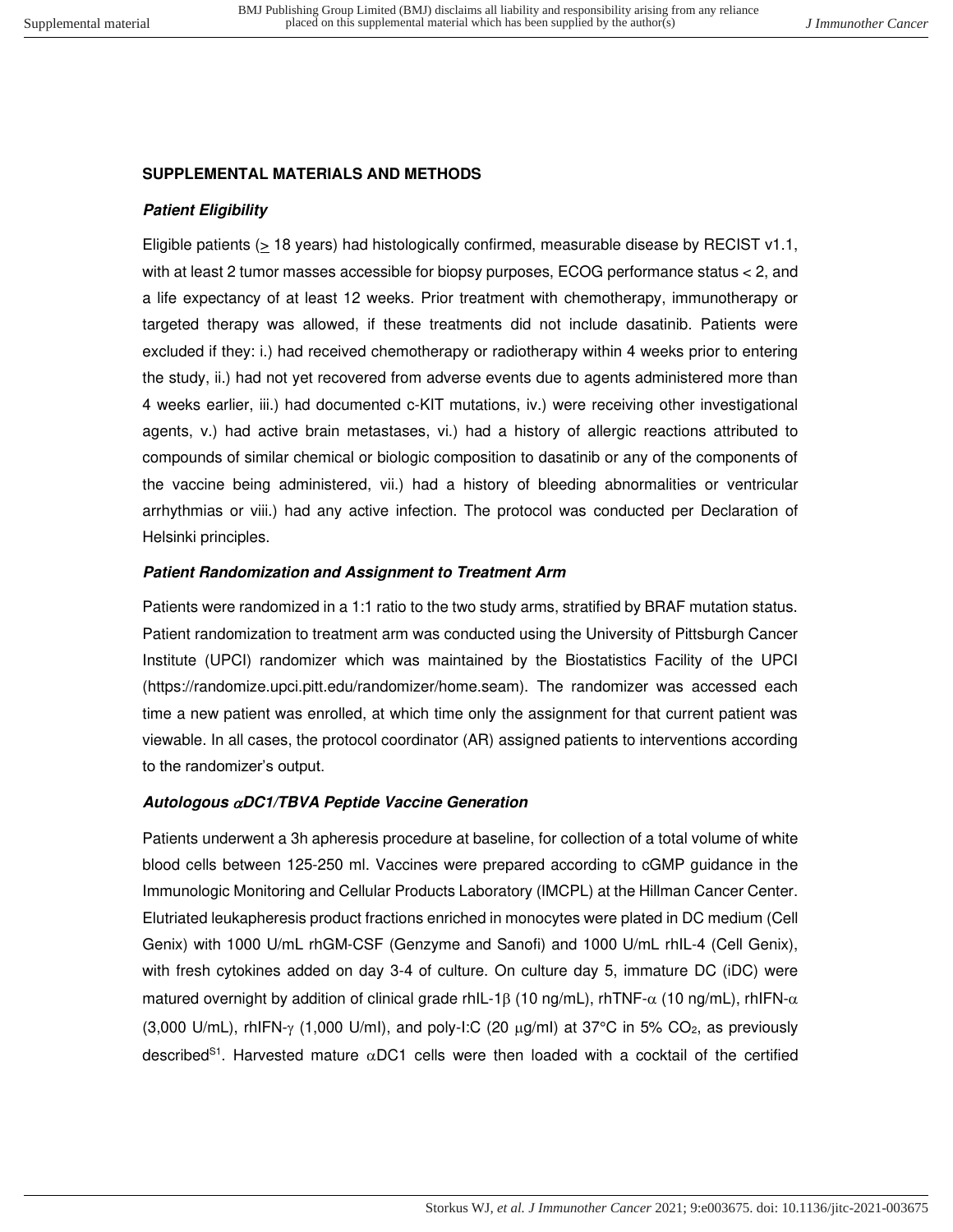synthetic  $DLK1_{310-318}$  (ILGVLTSLV),  $EphA2_{883-891}$  (TLADFDPRV),  $HBB_{31-39}$  (RLLVVYPWT), NRP1<sub>433-441</sub> (GMLGMVSGL), RGS5<sub>5-13</sub> (LAALPHSCL), TEM1<sub>691-700</sub> (LLVPTCVFLV) peptides (at a final concentration of 1  $\mu$ g/mL of each peptide in CellGenix media) for 3-4 hours at 37°C, 5% CO<sub>2</sub>. Criteria for release of patient  $\alpha$ DC1/peptide vaccines included: sterility by Gram stain and bacteriologic culture; negative Mycoplasma; endotoxin lower than 5.0 EU/kg of body weight; greater than 70% expression of both CD86 and HLA-DR on  $\alpha$ DC1 cells as determined by flow cytometry. The first vaccine was administered fresh, with subsequent vaccines cryopreserved in 10% DMSO/40% AB serum/50% CellGenix medium until time of use when the cells were thawed prior to injection. Fresh and thawed vaccines were shown to be viable and phenotypically stable for at least 4h at 4°C. Freshly prepared patient  $\alpha$ DC1 vaccine cells were also analyzed for secretion of IL-12p70 and IL-10 into culture supernatant after *in vitro* stimulation as previously decsribed<sup>1</sup> using cytokine-specific ELISAs (BD Biosciences).

## **IFN ELISPOT Assays**

Patient peripheral blood T cell responses against peptides in the vaccine formulation were examined using standardized IFN $\gamma$  ELISPOT assays using HLA-A2<sup>+</sup> T2 cells as an antigenpresenting cell. T2 cells were left untreated or pulsed with individual vaccine-associated TBVA peptides or HLA-A2-presented peptides derived from alternate TBVA-associated proteins (i.e. NRP1<sub>331-339</sub> [GLLRFVTAV], PDGFR $\beta_{890-898}$  [ILLWEIFTL], VEGFR1<sub>770-778</sub> [TLFWLLLTL], VEGFR2 $_{773-781}$  [VIAMFFWLL] $^{S2, S3}$  or melanoma-associated proteins (i.e. MART1 $_{26-35}$ [EAAGIGILTV], gp100<sub>209-217</sub> [ITDQVPFSV], TYR<sub>368-376</sub> [YMNGTMSQV]<sup>S4</sup> overnight at 37°C, prior to washing in PBS and addition to  $IFN<sub>Y</sub> ELISPOT$  wells. Triplicate determinations were performed. Plates were analyzed on a CTL Technologies ImmunoSpot reader (Cleveland, OH).

### **Flow Cytometry**

Baseline and on-treatment patient peripheral blood mononuclear cells were analyzed for frequencies of CD4<sup>+</sup>Foxp3<sup>+</sup> Treg, HLA-DRnegCD3negCD11b<sup>+</sup>CD14<sup>+</sup>CD15negCD19negCD33<sup>+</sup> monocytic MDSC (M-MDSC) and HLA-DR<sup>neg</sup>CD3<sup>neg</sup>CD11b<sup>+</sup>CD14<sup>neg</sup>CD15<sup>+</sup>CD19<sup>neg</sup>CD33<sup>+</sup> polymorphonuclear MDSC (PMN-MDSC) using the following directly-conjugated antibody probes:  $\alpha$ -FoxP3-PE antibody (eBioscience),  $\alpha$ -HLA-DR-FITC (BD Pharmingen),  $\alpha$ -CD3-PE-Cy7 (BD Pharmingen),  $\alpha$ -CD4-FITC (BD Pharmingen),  $\alpha$ -CD19-PE-Cy7 (BD Biosciences),  $\alpha$ -CD33-APC (BD Pharmingen),  $\alpha$ -CD11b-Pacblue (BD Pharmingen),  $\alpha$ -CD14-PerCP (BD Biosciences), and -CD15-PE (BD Pharmingen). Data analysis was performed using FACSDiva™ software (BD Biosciences). For Treg, cells were first stained using  $\alpha$ -CD4 mAb, then washed and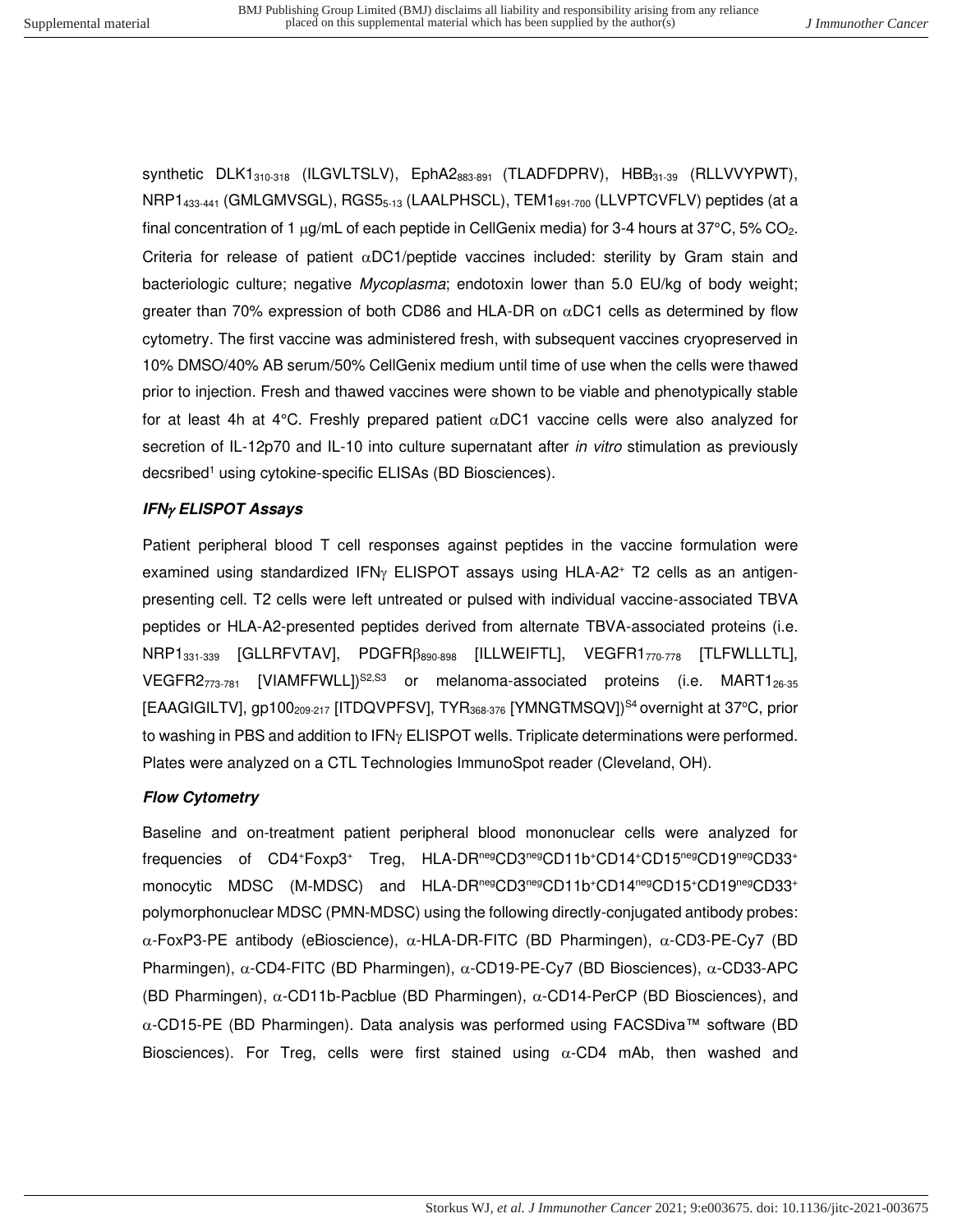fixed/permeabilized with FoxP3/Transcription Factor staining buffer set (eBioscience) per the manufacturer's instruction. Permeabilized cells were then intracellularly stained with  $\alpha$ -FoxP3 antibody. Fluorescent positivity was determined by utilizing appropriate antibody isotype controls.

Vaccine DC were also phenotyped for cell surface molecules not involved in cell product release by flow cytometry using the following fluorescently labeled Abs:  $\alpha$ -CD266-APC (BioLegend),  $\alpha$ -CTLA4-BV786 (BD Biosciences),  $\alpha$ -Gal-9-PE (BD Biosciences),  $\alpha$ -ICOSL-BV421 (BD Biosciences),  $\alpha$ -OX40L-PE (BioLegend),  $\alpha$ -PD-L1-BV421 (BioLegend),  $\alpha$ -PD-L2-BV711 (BD Biosciences) and appropriate isotype-matched control Abs (BioLegend). Live cell gating was established using Zombie Aqua Viability Dye (BioLegend).

### **Serum Testing**

Baseline and on-treatment (week 5) patient serum specimens were analyzed using a commercial ELISA specific for human CXCL10/IP-10 (R&D Systems) by the IMCPL. The IMCPL also analyzed patient sera for levels of soluble checkpoint molecules using the multiplex Luminex Immuno-Oncology Checkpoint Marker Panel detecting soluble forms of BTLA, CD27, CD28, CD80, CTLA-4, GITR, HVEM, IDO, LAG-3, PD-1, PD-L1, PD-L2, TIM-3 and 4-1BB. In these assays, sera from 19 healthy male and female donors (age range 23-65) were included as normal controls.

### **RNA Isolation and Gene Expression Analyses**

Total RNA was isolated from vaccine  $\alpha$ DC1, tumor biopsies and peripheral blood mononuclear cells and subjected to qRT-PCR and GeneChip™ Human Genome U133A 2.0 Arrays (Thermo Fisher Scientific) profiling performed by the University of Pittsburgh Genomics Research Core, to the Oncomine TCRB-LR Assay and to the Oncomine<sup>™</sup> Immune Response Research Assay (OIRRA; Thermo Fisher Scientific, Carlsbad, CA) under an institutional material transfer agreement (MTA). TCR $\beta$  chain repertoire libraries were constructed by multiplex PCR utilizing FR1 and constant gene targeting primers via the Oncomine TCRB-LR assay, then sequenced using the Ion Torrent S5 to a target depth of 1.5M raw reads per library. To evaluate T cell receptor convergence, we searched for instances where  $TCRB$  chains were identical in amino acid space but had distinct nucleotide sequences owing to N-addition and exonucleotide chewback within the V-D and D-J junctions of the complementary determining region 3 (CDR3). Targeted gene expression profiling of pre- and post-treatment tumor biopsies was performed via the Oncomine Immune Response Research Assay (OIRRA) using total RNA input.

### **Biostatistics and Bioinformatics Analyses**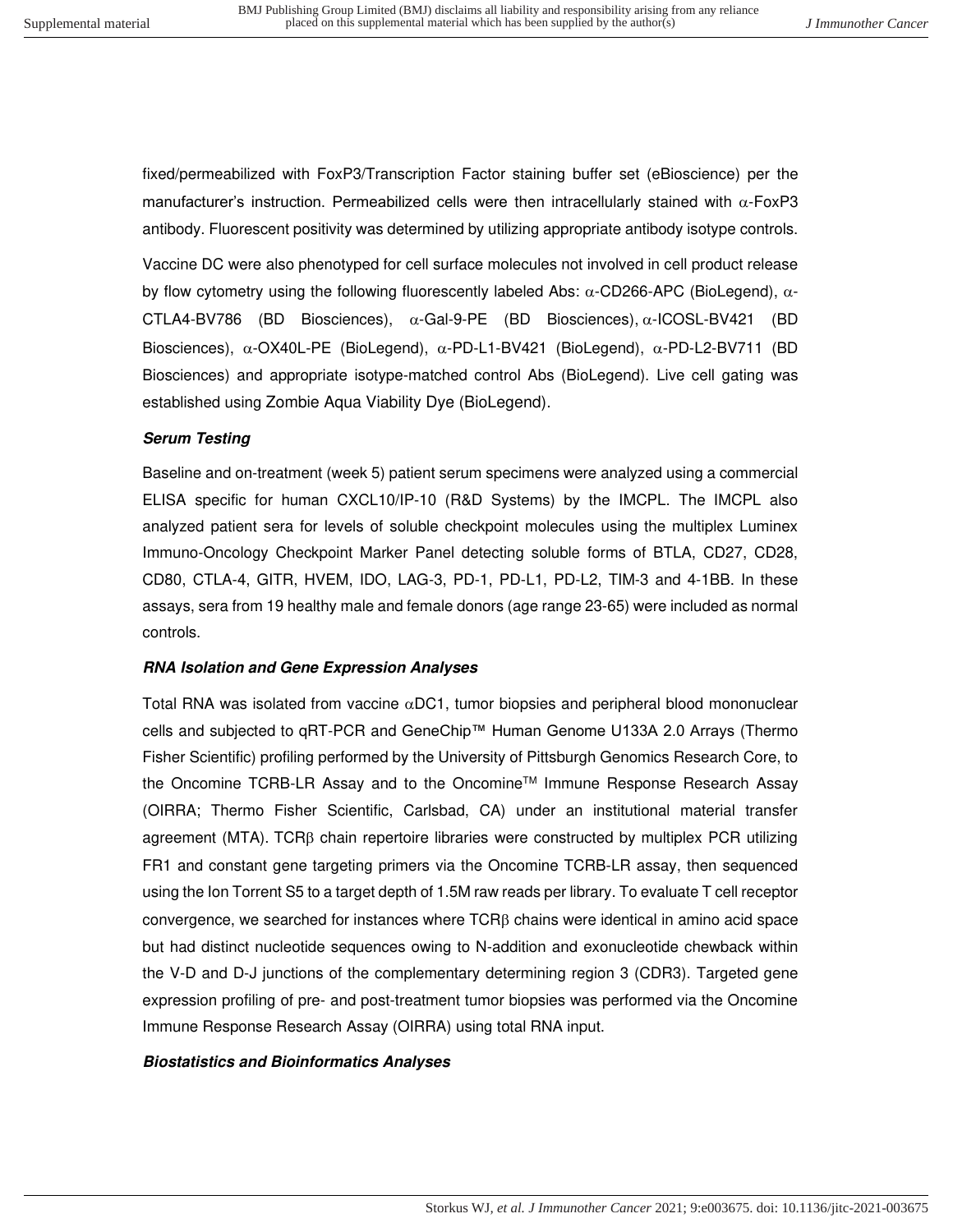All correlative data analyses were conducted using R (version 3.4.3) and Bioconductor. Efficacy and safety were assessed in all patients who received one or more cycles of vaccine +/- dasatinib. The association between variables and response was examined by comparison between responders and non-responders with the two-sided two-sample t test, Wilcoxon signed rank or Fisher's exact test, when appropriate. Survival data were analyzed with the Kaplan-Meier method and compared with log-rank tests. For exploratory endpoint survival analyses, the R packages survminer (v 0.2.4) and survival (v 2.11-4) were used. Association of variable with survival endpoints was examined with the Cox proportional hazards model. Comparisons between datasets were performed using non-parametric tests, as detailed in the figure legends. A p-value of 0.05 or less was considered statistically significant. No adjustments for multiple comparisons were performed. Kaplan-Meier analysis was used to estimate the median OS and PFS. Log rank tests were used to compare the OS and PFS between different study arms. Serum cytokines with detection rate  $<$  50% were dichotomized, and those with  $\geq$  50% detection rate were treated as continuous endpoints. Associations of DC cell surface markers and secretion levels of IL-12p70 and IL-10 with vaccine antigen response was determined by performing a student's t-test of the expression level for patients who were vaccine antigen responders against those who were nonresponders. Flow cytometry analyses of vaccine  $\alpha$ DC1 and patient peripheral blood MDSC and Treg cells were processed to compare absolute and percentage cell counts at baseline. Change between time points was determined by calculating both the difference and fold change between the events, with statistical differences assessed using a student's t-test. Serum levels were determined by ELISA or Luminex for CXCL10 and soluble checkpoint proteins, respectively, at baseline vs. 5 weeks on-treatment. Change between time points was determined by calculating both the difference and fold change between the time points. Statistical testing was performed using student's t-test. Spearman's correlation coefficients were calculated to determine associations present between differentially expressed genes (DEG) in patient mDCs and tumor biopsy tissues and patient immune/clinical responses to treatment. Gene set enrichment was performed on transcriptional data sets from patient DC and tumor (baseline and on-treatment) samples using the GSEA software (V.4.1.0), a joint project of the University of California-San Diego and the Broad Institute<sup>S5,S6.</sup>

### **Supplemental References Cited**:

S1. Mailliard RB, Wankowicz-Kalinska A, Cai Q, et al. alpha-type-1 polarized dendritic cells: a novel immunization tool with optimized CTL-inducing activity. Cancer Res. 2004;64:5934-7.